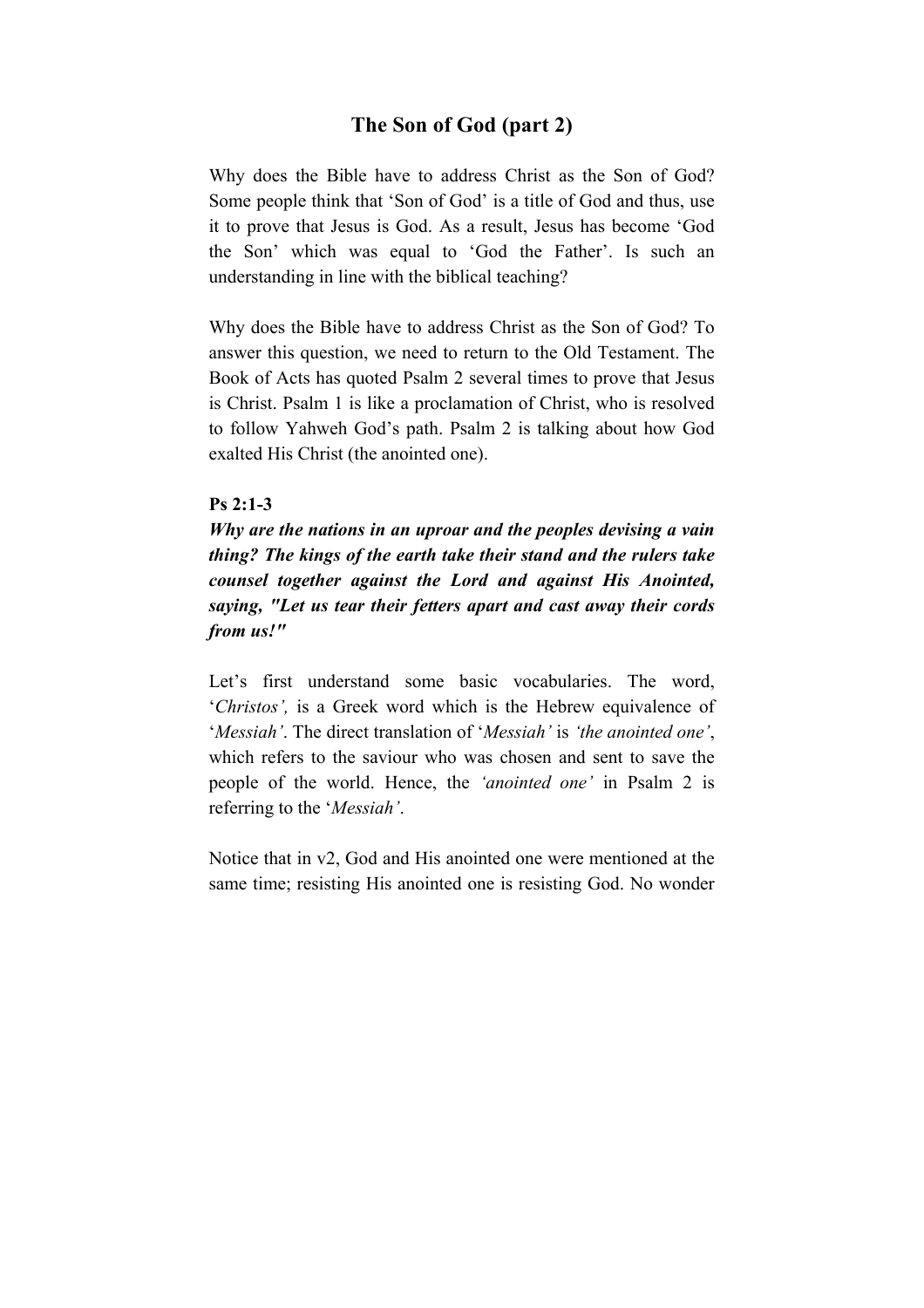that the Book of Revelation mentioned two thrones in the end. Who are the ones that sit on these two thrones? It's God and His anointed one (the Lamb). Those who do not understand would regard Jesus as another God. Notice that it says in Psalms here, 'resisting Yahweh and His anointed one', Yahweh God and His Christ are together, just as Jesus said, 'I and the Father are one'. Jesus was not proclaiming himself as God. He was telling the Jews that he and the Father were united, such that resisting him was resisting the Father; receiving him was receiving the Father.

### **Ps 2:4**

### *He who sits in the heavens laughs, The Lord scoffs at them.*

Who is 'seated in the heavens'? Of course, it is Yahweh God. The word '*Lord'* (*Adonai*) in Hebrew refers to Yahweh God.

#### **Ps 2:6**

# *But as for Me, I have installed My King Upon Zion, My holy mountain.*

V6 was spoken by Yahweh God, the one who sits in heaven because v5 says that He was going to show His anger, which was then followed by *'I have already installed my king upon Zion, My holy mountain.'* Who was this king? This is the focus of Psalm 2, which is this *'anointed one'*. Yahweh God proclaimed here that He had already installed a king on Mount Zion.

# **Ps 2:7**

*The Anointed one said, "I will surely tell of the decree of the Lord : He said to Me, 'You are My Son, Today I have begotten You.*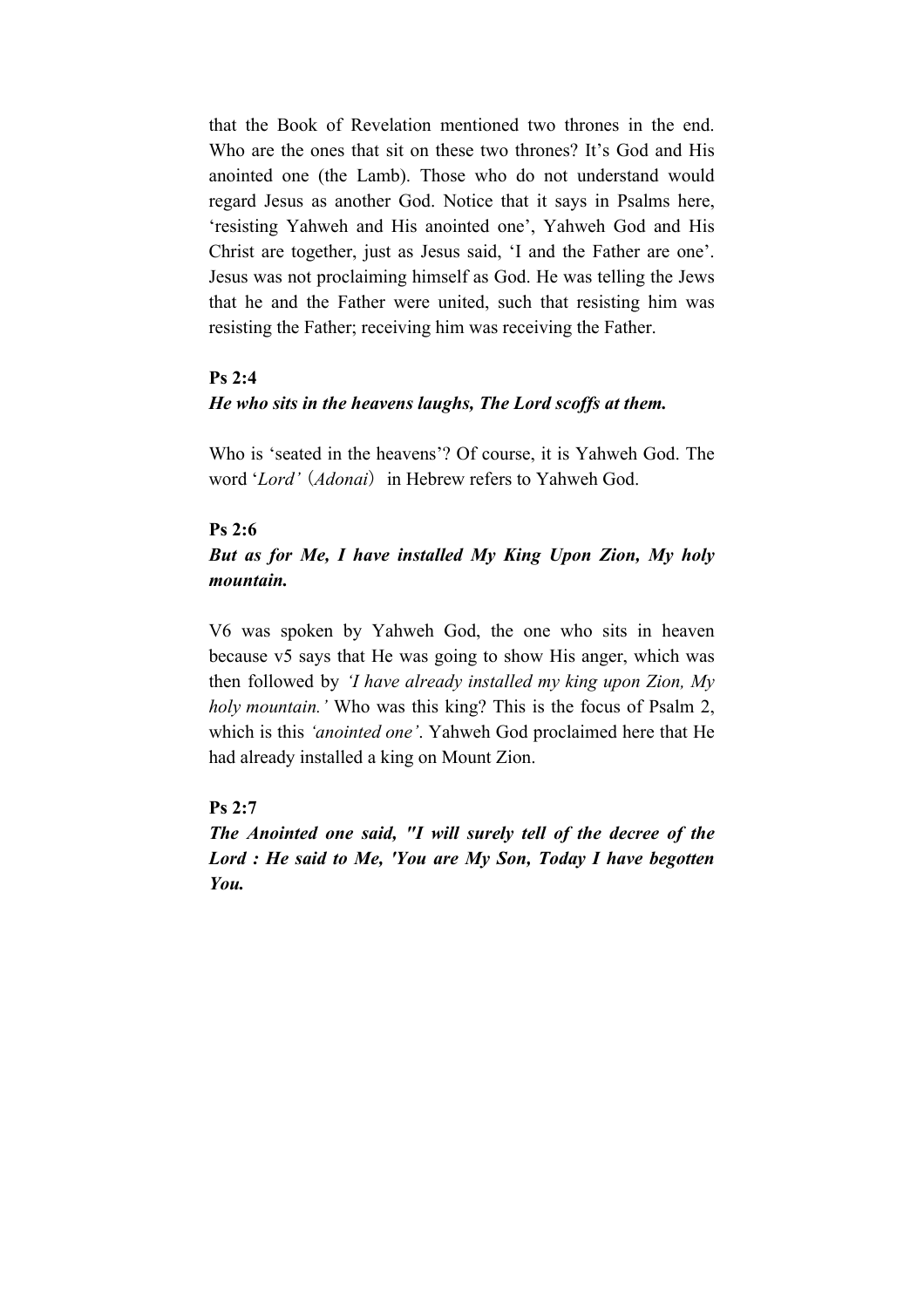God called His anointed one as *'My Son'*, that is *'the Son of God'*. This is the Old Testament's reference which puts an equal sign between *'Christ'* and *'the Son of God'*. That was why the Jews would regard Christ as the Son of God; such that whoever called himself as the Son of God was proclaiming that he was Christ. *(NB: I am referring to the specific meaning and definition of the term 'Son of God', not in the broad sense of the term.)*

Such then, what does 'I have begotten you' mean? Which day was 'today' referring to? It was the day when Yahweh God installed him as king. This is because v6 is a proclamation. 'Today' was the day when He 'installed him as king'. We have to refer to the context overall. To put it simply, the Son of God is the Christ (the anointed one), which is the king installed by God. And this king has a responsibility and that is, to execute judgment. Hence, Psalm 2 talks about judgment and that is the task that God commissioned the anointed one to execute.

#### **Ps 2:8-9**

*'Ask of Me, and I will surely give the nations as Your inheritance, And the very ends of the earth as Your possession. 'You shall break them with a rod of iron, You shall shatter them like earthenware.'*

Here, we see that the anointed one is not on equal standing with Yahweh God. Now, we can understand the words of the New Testament. For example, in **1 Co 15:27**, Paul said, *'For He has put all things in subjection under his feet...'*. Similarly, it says in **Ps 2:8** here that *God has given the nations to Christ as his inheritance and that he had to judge them with a rod of iron*. God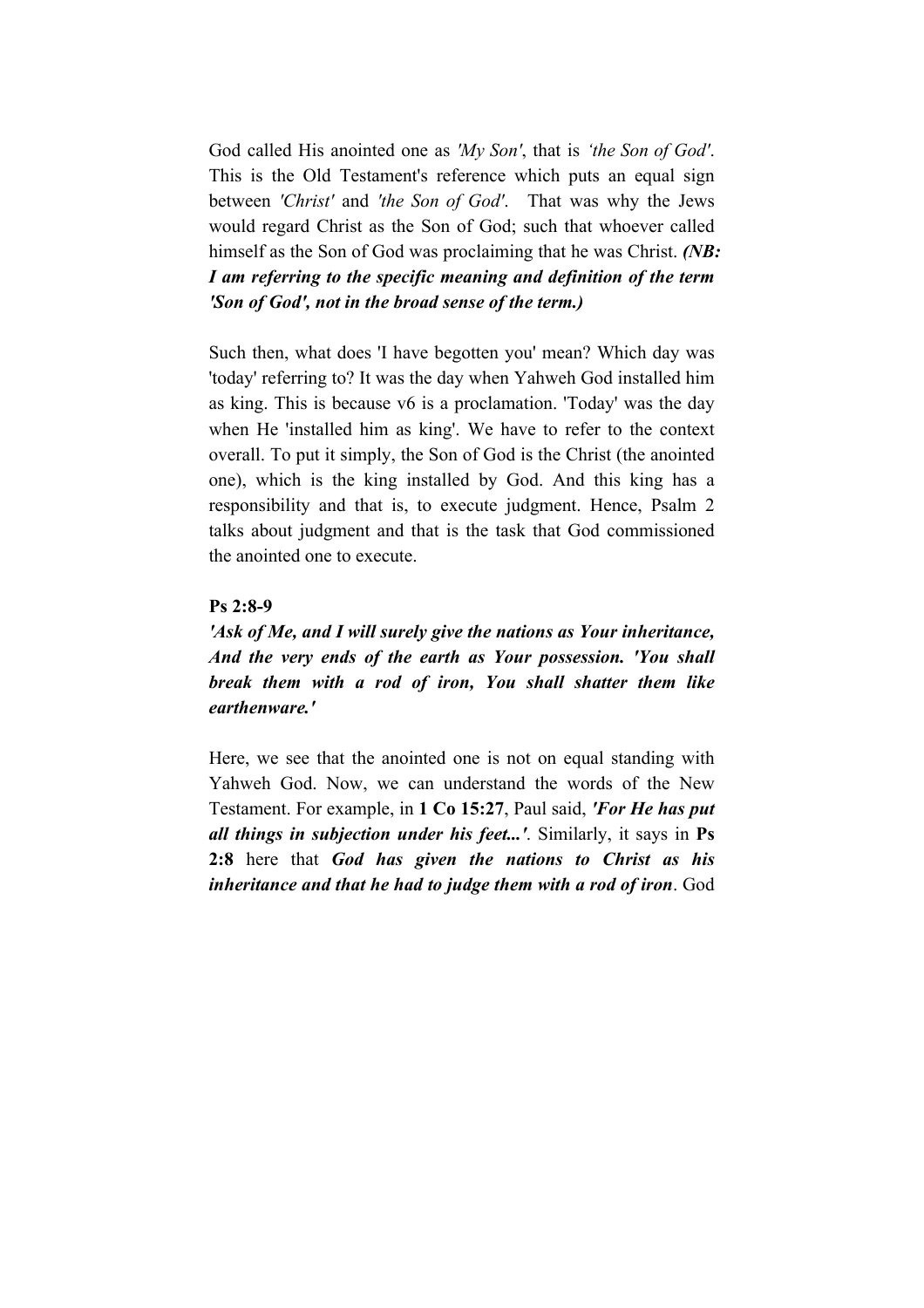has given him the authority above all so that he could rule and judge the nations.

### **Rev 2:26-27**

*He who overcomes, and he who keeps My deeds until the end, to him I will give authority over the nations; and he shall rule them with a rod of iron, as the vessels of the potter are broken to pieces, as I also have received authority from My Father.*

Who is speaking in v26? Referring to the text before it, v18 says that it is spoken by the Son of God. Is not the content of **Rev 2:26-27** very similar to that of **Ps 2:8-9**? Very similar indeed! However, this time in Revelation, it was spoken by the Son of God, Christ. To whom was Christ speaking? It was to those Christians who had overcome. What has this got to do with Psalms?

**Rev 2:26** has already said that Christ would be imparting the power he received from the Father to the Christians who overcome. Notice that there is a condition in v26: *'He who overcomes, and he who keeps my deeds until the end'.* Christ's victory is closely relevant to us; what God has given to Christ will also be given to us in future because we are united as one with Christ. To put it simply, Psalm 2 has explained why Christ (the anointed one) is called the Son of God.

Let's see how the apostles understood Psalm 2.

# **Ac 4:24-28**

*And when they heard this, they lifted their voices to God with one accord and said, "O Lord, it is You who made the heaven and the earth and the sea, and all that is in them, who by the Holy Spirit,*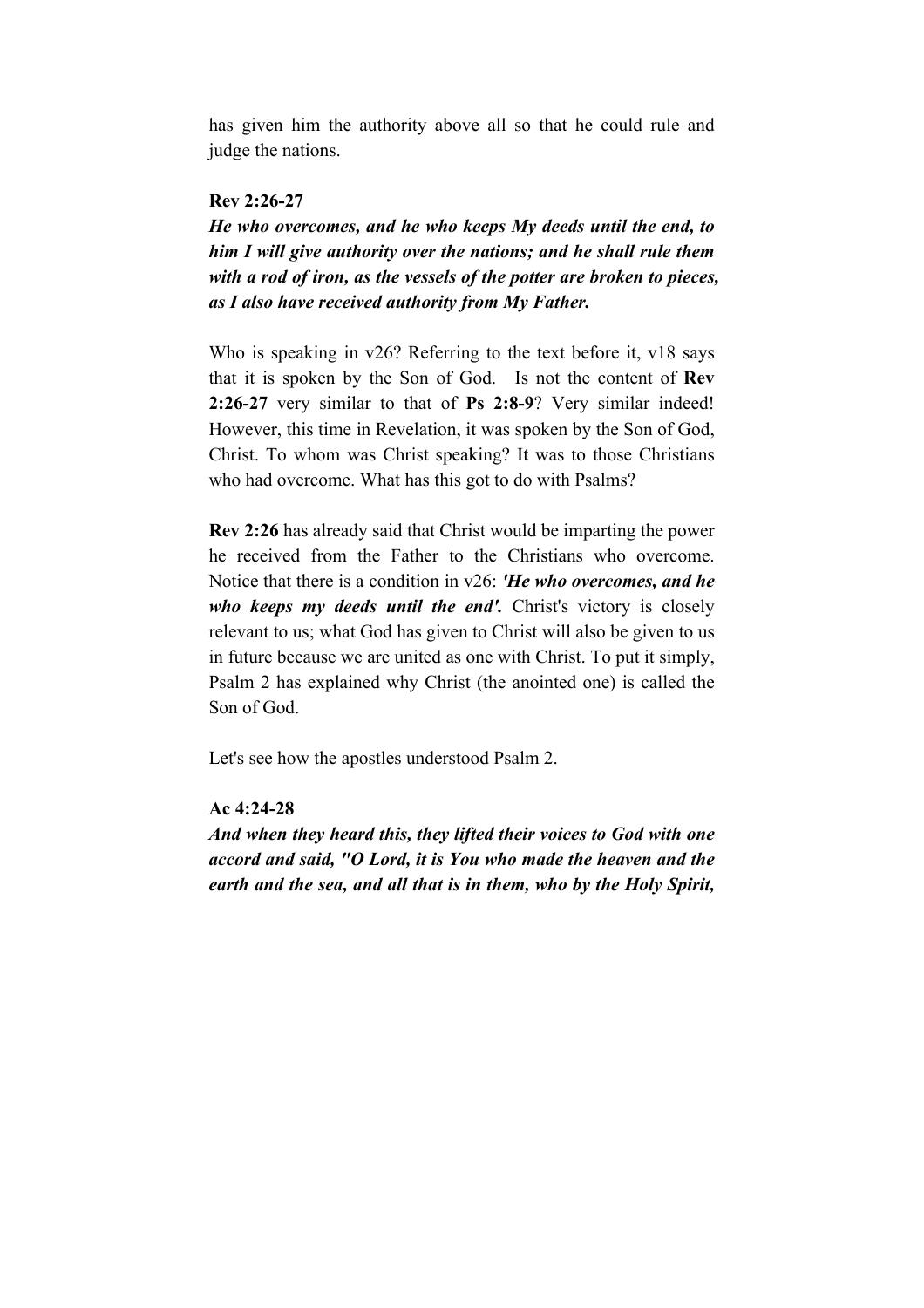*through the mouth of our father David Your servant, said, 'Why did the Gentiles rage, and the peoples devise futile things? 'The kings of the earth took their stand, And the rulers were gathered together against the Lord and against His Christ.' For truly in this city there were gathered together against Your holy servant Jesus, whom You anointed, both Herod and Pontius Pilate, along with the Gentiles and the peoples of Israel, to do whatever Your hand and Your purpose predestined to occur.*

This was the apostles' understanding: the anointed one in Ps 2 was Jesus and that they had all witnessed the fulfillment of Ps 2. This was because not only the Israeli ruler was against Jesus, but also the Gentile ruler. This was the apostles' understanding of Ps 2.

#### **Ac 13: 33**

# *That God has fulfilled this promise to our children in that He raised up Jesus, as it is also written in the second Psalm, 'You are My Son; today I have begotten you.'*

Now, can you understand the meaning of 'today I have begotten you'? Which day is 'Today' specifically referring to? It's the day of Jesus' resurrection. Why? When did God install him as king? It's after he gained victory. That's why Jesus had to undergo testing while he was in the world. He did not become king at birth; Jesus had to prove that he was worthy.

'Today I have begotten you' refers to the resurrection. Why? That is because on that day, God publicly proclaimed and testified that He had already installed Jesus as Lord, as the Judge. That is the king that Yahweh installed on Mount Zion. Therefore, Jesus'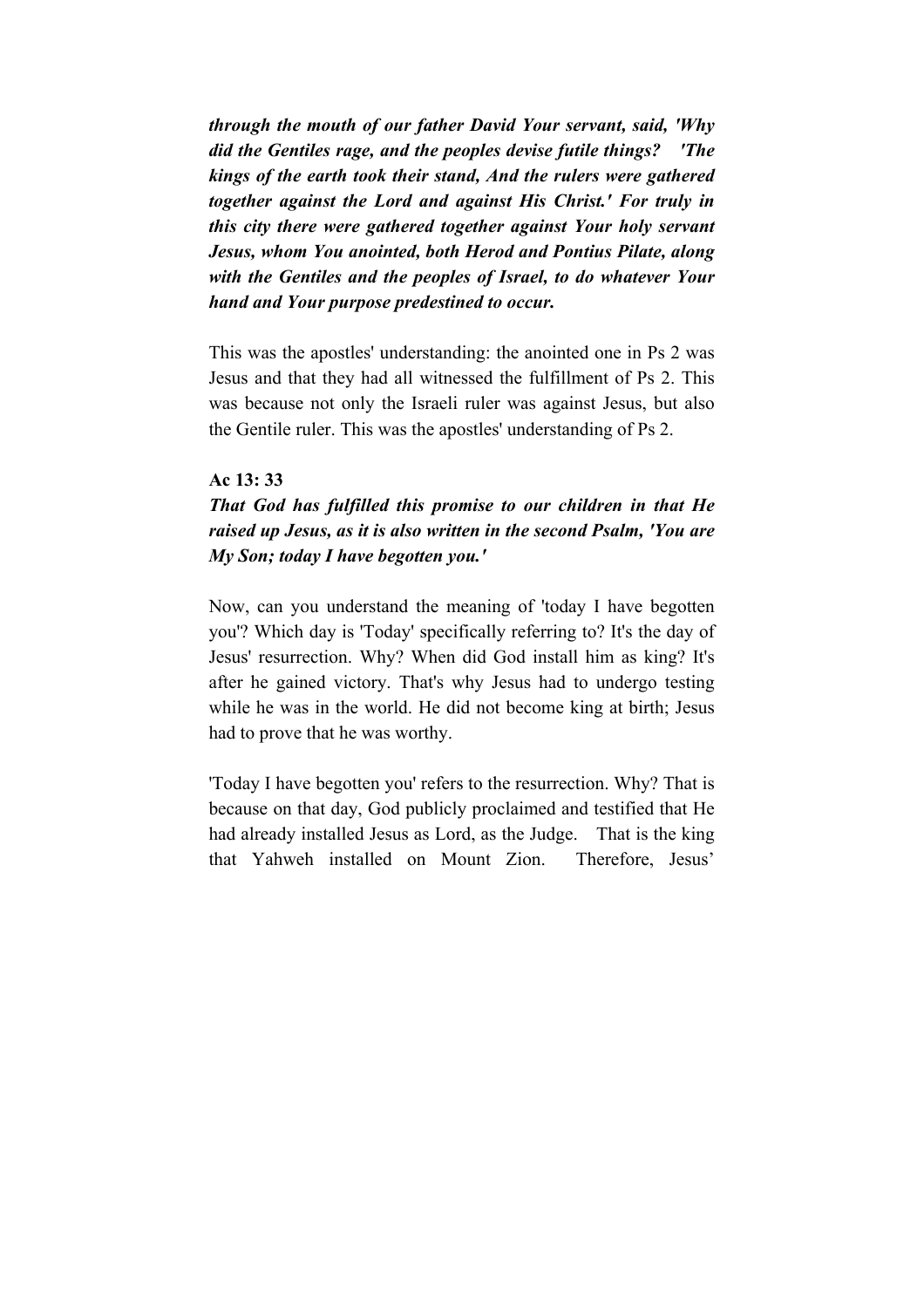resurrection was very important. It was to prove to those above and below that God had already installed him as King and Judge. From the Book of Acts, we can see that the apostles had never regarded Jesus as God. Let's look at **Ac 13:34**.

# *As for the fact that He raised him up from the dead, no longer to return to decay, He has spoken in this way: 'I will give you the holy and sure blessings of David.'*

Here, it has once again emphasized that it was God who raised Jesus from the dead which meant that it was God who installed Jesus as King. We must see this point clearly and learn to grasp and understand gradually because it has to do with how we can preach the truth accurately as servants of God. Otherwise, the Gospel you preach would be confusing: asking people to believe that Jesus is the Son of God as well as Christ but in the end, the Son of God had become God such that people still have to believe that Jesus was God. Such a mess was created by the Gentiles. The Jews would not make such a mistake.

The spiritual obstacle of the Jews was the inability to see that Jesus was Christ, the Son of God. Now, the Gentile believers have introduced another unnecessary obstacle and that is, to ask them to believe that Jesus is 'God'. Can you imagine the degree of difficulty? In any case, such an impossible obstacle was created by us, Gentiles. In the future, we will all have to be answerable to God for this mistake. As servants of God, we really have to read the Bible properly and understand it accurately so that we can preach the Gospel correctly.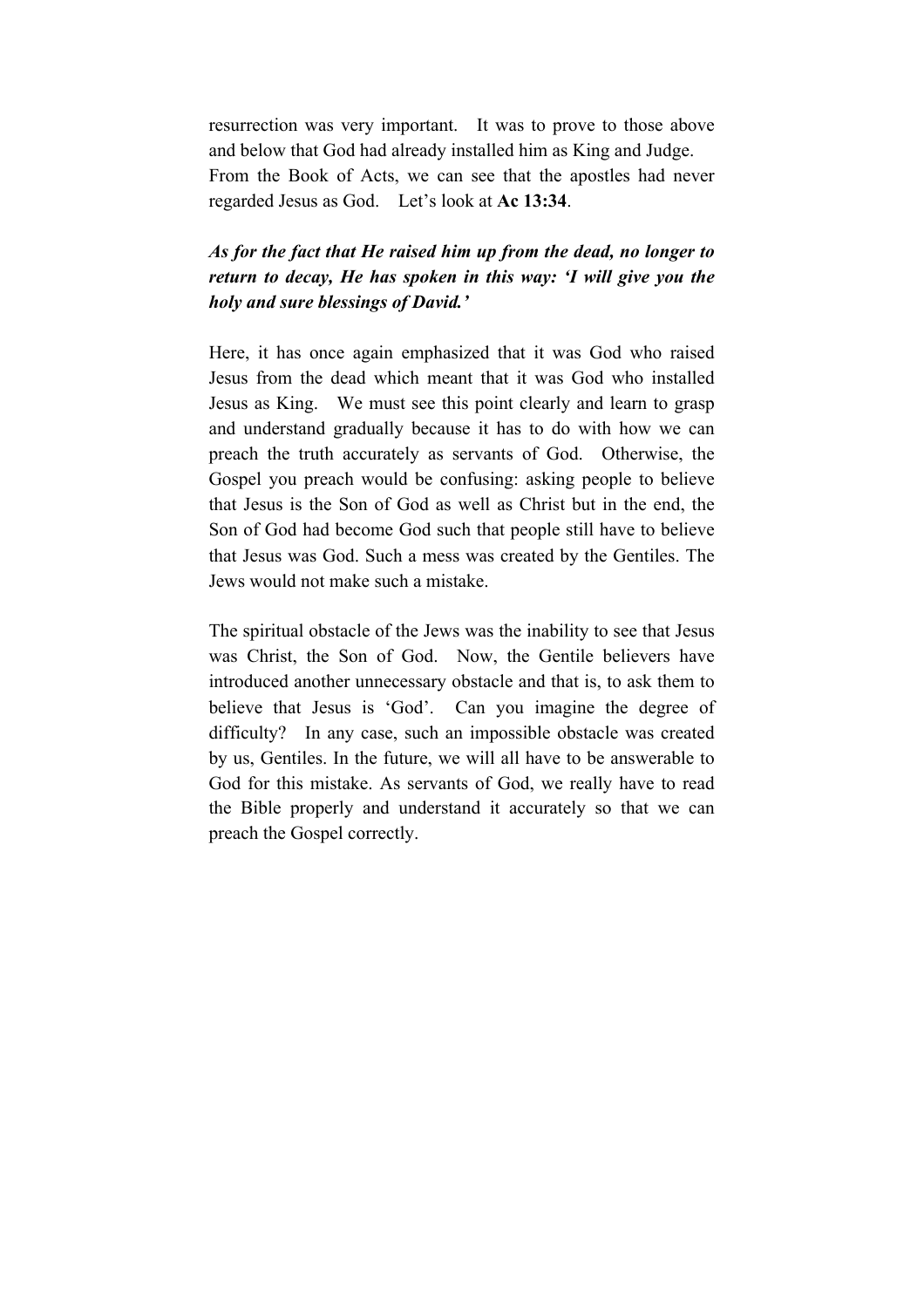Why does the Bible need to emphasize that Jesus is the Son of God? Of course, it is, on one hand, to emphasize his intimate relationship with God, like Father and Son. Another point is because God wants us to imitate Jesus to be a real son of God. This point you must be clear. On a broad sense, we are all sons of God. However, you have to ask yourself: What kind of a son am I?

*The Parable of the Prodigal Son (Lk 15:11-32)* talks about two kinds of sons or it should be three kinds: the first kind was the elder son, the second kind was the son before repentance and the third kind was the son after repentance. There are many kinds of sons. The elder son in the parable was the religious kind, prim and proper, no drinking and no womanizing. However, his relationship with the father was very cold and was based on benefits: *"I have served you for so many years, what have you given me?"* That was a transactional relationship. The younger son before repentance was wilful; taking his father's kindness for granted. It was his father who was indebted to him instead of him being indebted to his father's love. However, after repentance, this young son has become the true son. With humility, he saw himself as the father's servant.

*The Parable of the two sons (Mt 21:28-32)* talks about two kinds of sons. One kind entertained the father with lip service. Whatever he was asked to do, he would say 'sure, I would do so' but nothing came through after that. The other one would openly rebel and said, 'Ask me to work? No, I won't do it!' Yet, he repented after that and did it right away.

There are many kinds of sons; the question is which kind are you? The Book of Genesis recorded a few sons who lost their birthrights